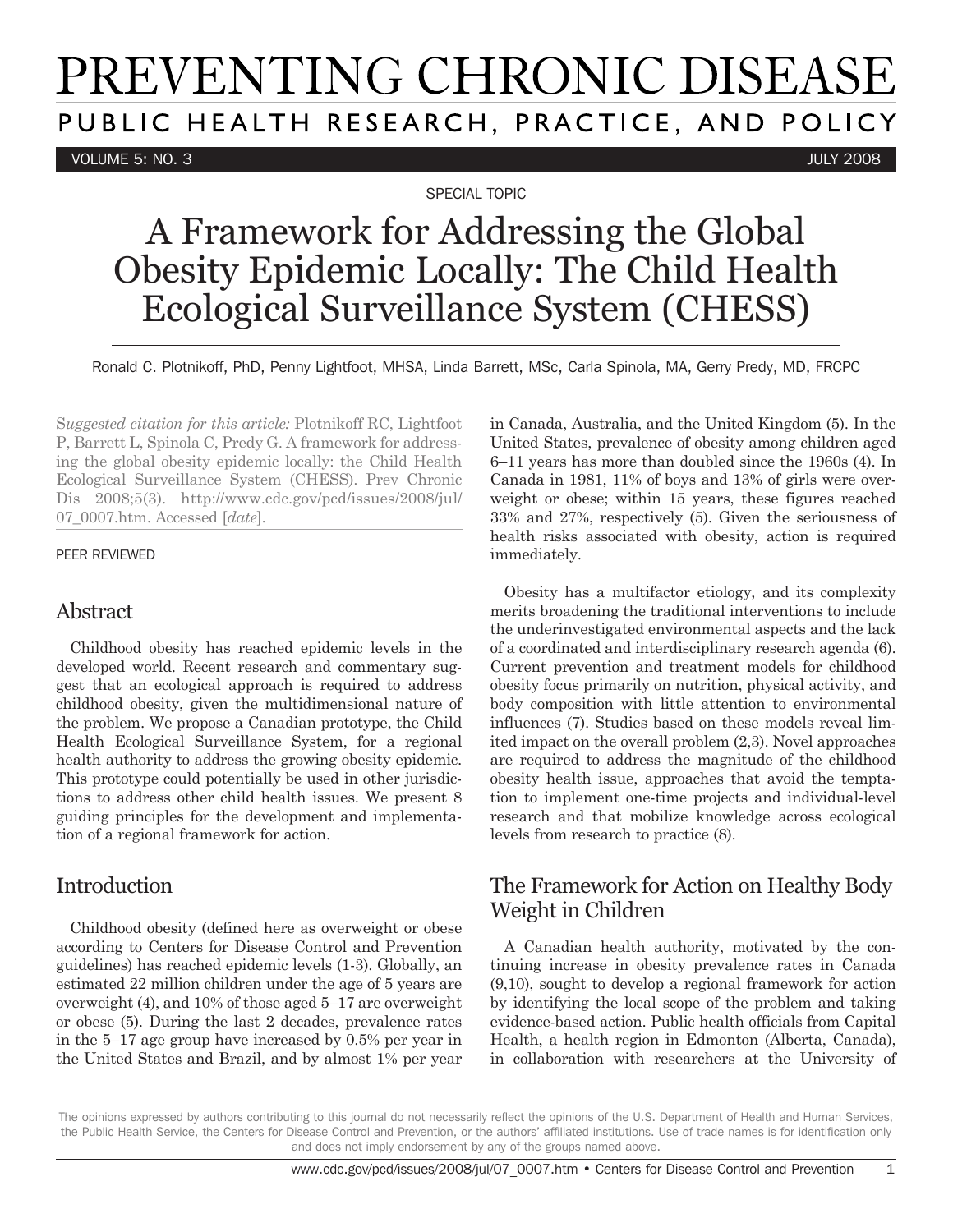Alberta, reviewed the literature and surveyed key national  $(n = 14)$  and international  $(n = 4)$  researchers and regional stakeholders ( $n = 37$ ) to develop a framework for action on obesity in children. The survey was conducted by either a telephone or face-to-face interview. Joint leadership and teamwork among public health and academic representatives was identified from the outset as essential to the framework's success. Such collaboration and partnership create a rich environment to enhance research relevance and capacity without the need for an intermediary, fostering conditions for ready uptake of new knowledge. Given the multifactor etiology of childhood obesity (including genetic, physiological, behavioral, and environmental factors) (7), the multilevel ecological exploratory survey of regional, national, and international experts was used to gather a wide range of perspectives on the current knowledge base.

An ecological framework is a systems model that views behavior patterns — of individuals or aggregates — as the outcome of interest. Behavior is seen to be influenced by several factors (11-13):

- Personal factors of the individual: genetic, physiological/biomedical, cognitive, attitudinal, behavioral, and developmental history.
- Interpersonal processes and primary groups: formal and informal social network and support systems (i.e., family, peers, neighbors, friends).
- Institutional factors: social institutions with organizational characteristics, plus formal and informal rules of operation (i.e., norms, culture, structures, rules, regulations, incentives in schools and other institutions that relate to children).
- Community factors: relationships among institutions and organizations, and informal networks within defined boundaries (i.e., area economics, media, community services, neighborhood organizations, folk practices, municipal structures, formal and informal leadership).
- Public policy: municipal, provincial, and national laws and policies (i.e., legislation, policy, taxes).
- Physical environment: built and natural aspects of the environment (i.e., facilities, playgrounds, parks, trails; safety factors; and geographical aspects such as climate).

In this framework, interrelationships between the individual and his or her environment as well as interactions within and between the various ecological levels are



Figure. Framework for Action on Healthy Body Weight in Children

considered. Individuals interact with the environment in multiple local settings, or microenvironments (e.g., homes, neighborhoods, schools, workplaces) (14). These microenvironments, in turn, are influenced by broader sectors, or macroenvironments (e.g., education and health systems, all levels of government, food industry) (14). Hence, this model provides a framework through which the interaction of the child's individual dimensions (i.e., biomedical, attitudinal, and behavioral) with the multiple components of his or her life context (i.e., social, organizational, community, public policy, and physical environments) can be examined.

The Framework for Action on Healthy Body Weight in Children (the Framework) (Figure) emerged from a synthesis of both the literature (15-23) and our survey findings. The Framework depicts the key ingredients required to advance knowledge and guide action by those with clinical and population health accountabilities in the prevention and treatment of obesity in children. The Framework is based on the four-step approach of the World Health Organization (24) for action on a public health problem with a multifactor and complex etiology: 1) surveillance (i.e., What's the problem?), 2) risk factor or condition identification (i.e., What's the cause?), 3) intervention and evaluation (i.e., What works?), and 4) implementation (i.e., How do you do it?). Other components — leadership, will

The opinions expressed by authors contributing to this journal do not necessarily reflect the opinions of the U.S. Department of Health and Human Services, the Public Health Service, the Centers for Disease Control and Prevention, or the authors' affiliated institutions. Use of trade names is for identification only and does not imply endorsement by any of the groups named above.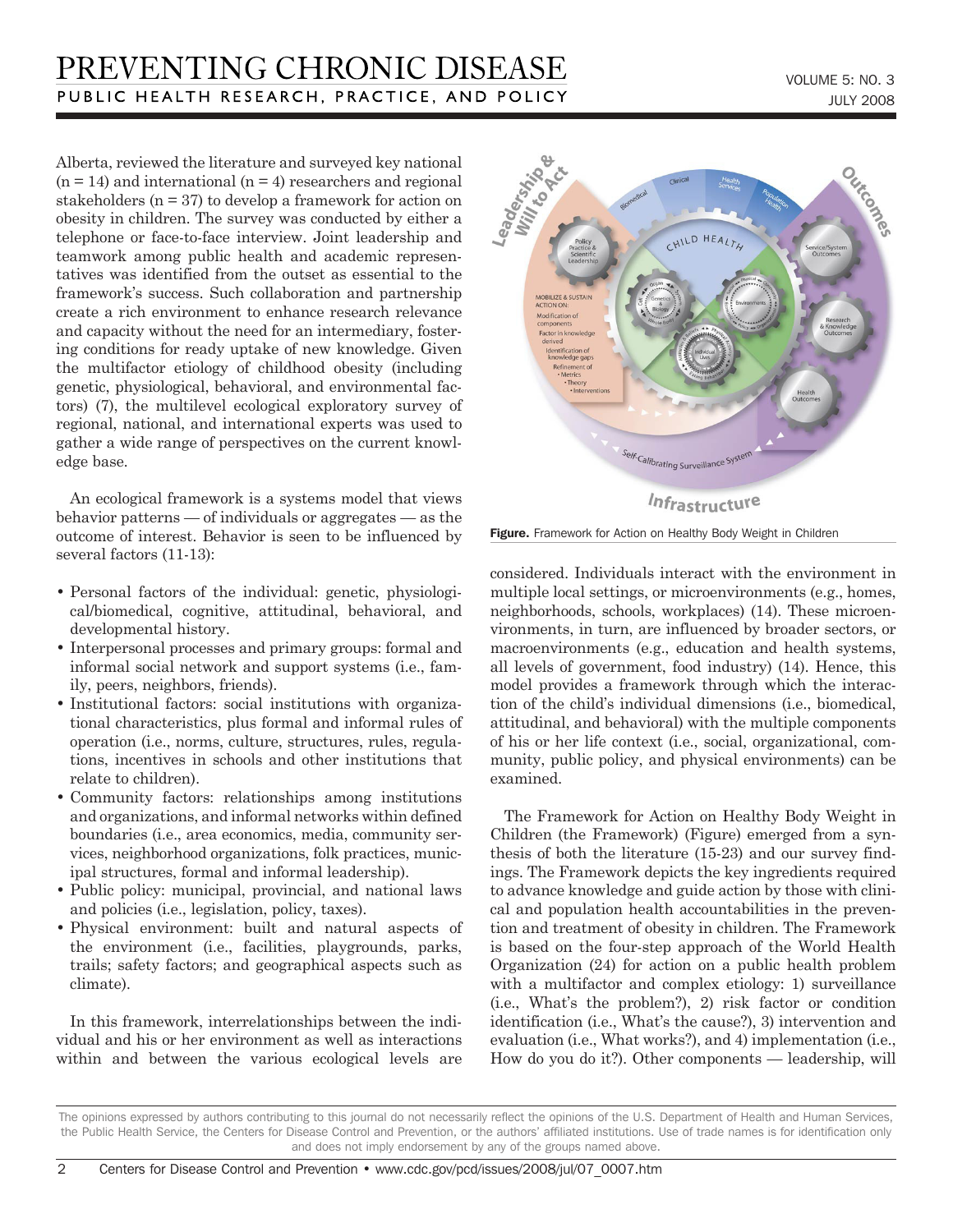to act, and infrastructure — are the cornerstones of capacity to implement these approaches (25,26).

#### Child Health Ecological Surveillance System (CHESS): a Canadian prototype

The Framework depicts leadership and will to act (25,26) as igniting and driving a research program to enhance system capacity for addressing obesity in children. The engine of the Framework is the Child Health Ecological Surveillance System (CHESS). This is being developed as a regional prototype to provide ongoing valid and reliable health information about childhood obesity. The surveillance system incorporates a multidisciplinary ecological approach and represents the infrastructure needed for effective action. The prototype is portable to other jurisdictions and to other child health issues; it is a local approach to a global issue. The Framework reflects a strong integration of research and practice at the regional health authority level. This level of specificity is required to identify the extent of the local obesity problem. CHESS infrastructure allows surveillance for childhood obesity on a range of indices from individual to environmental influences, thereby capturing bidirectional feedback loops across and between ecological levels (11). The Figure and the bullet list of behavioral influences in the preceding section detail these variables, which align to the 4 pillars (i.e. biomedical, clinical, health services, and population health) of the Canadian Institutes for Health Research, Canada's major health and medical research funding agency.

The Framework further reflects service and system outcomes as well as research and knowledge outcomes (depicted on the right side of the Framework in the Figure). This information is then provided back to local decision makers so they can modify the surveillance system as needed; identify knowledge gaps; and refine metrics, theory, and interventions (see the left side of the Framework in the Figure). Ongoing collection of local data on core measures at multiple ecological levels will 1) provide ongoing regional prevalence data; 2) allow for the testing of theories related to secular trends in childhood obesity; and 3) guide the development and evaluation of treatment and prevention interventions by providing reliable information.

To summarize, action is initiated and ongoing in the Framework via joint leadership (practice and academic). This leadership mobilizes the will to act on gaps in knowledge, identified through CHESS, related to healthy body weight in children. Feedback loops via leadership and will to act generate the ongoing development and recalibration of CHESS metrics. Likewise, feedback loops help shape the dynamic evolution of the research agenda, which builds on the knowledge gained and mobilized along an overarching ecological framework of research and practice.

#### Guiding principles for action

We identified 8 guiding principles for the CHESS process to guide health issues such as childhood obesity.

- **1. Establish a diverse team of highly motivated and strategically placed individuals to guide CHESS through identification, intervention, surveillance, recalibration***.* Interdisciplinary teamwork is key in addressing complex, multifaceted health issues affecting population health such as childhood obesity. Integration of scientific expertise with health practitioner and decision maker perspectives is essential from project conceptualization through to evaluation.
- **2. Develop a local jurisdictional focus in which to apply the Framework.** A local jurisdictional focus will serve as a catalyst to concentrate multidisciplinary and multisector stakeholder activity. Making a strategic decision to collaborate with key decision makers and existing practitioners in the health region promotes prompt, focused, and sustained activity over the long term. Achieving a local jurisdictional focus also requires access to data on local prevalence rates of pediatric obesity. Local data will help determine whether the "epidemic" is manifesting locally, and ensures local accountability while demanding that decision making be evidence-based.
- **3. Embrace differences to enhance the knowledge exchange quotient.** Naturally inherent tensions between the diverse goals and perspectives of practitioner, decision maker, and researcher need to be addressed. Differences can be perceived as strengths rather than problems. Valuing differences can help to avoid "group-think" and to catalyze synergistic action for the ultimate benefit of children.
- **4. Recognize the importance of the three Ps — positioning, profile, and politics.** Those directing the surveillance process are encouraged to position it as an asset to those who have a mandate for child health (key stakeholders in government such as ministers and representatives of the health, education, and commu-

The opinions expressed by authors contributing to this journal do not necessarily reflect the opinions of the U.S. Department of Health and Human Services, the Public Health Service, the Centers for Disease Control and Prevention, or the authors' affiliated institutions. Use of trade names is for identification only and does not imply endorsement by any of the groups named above.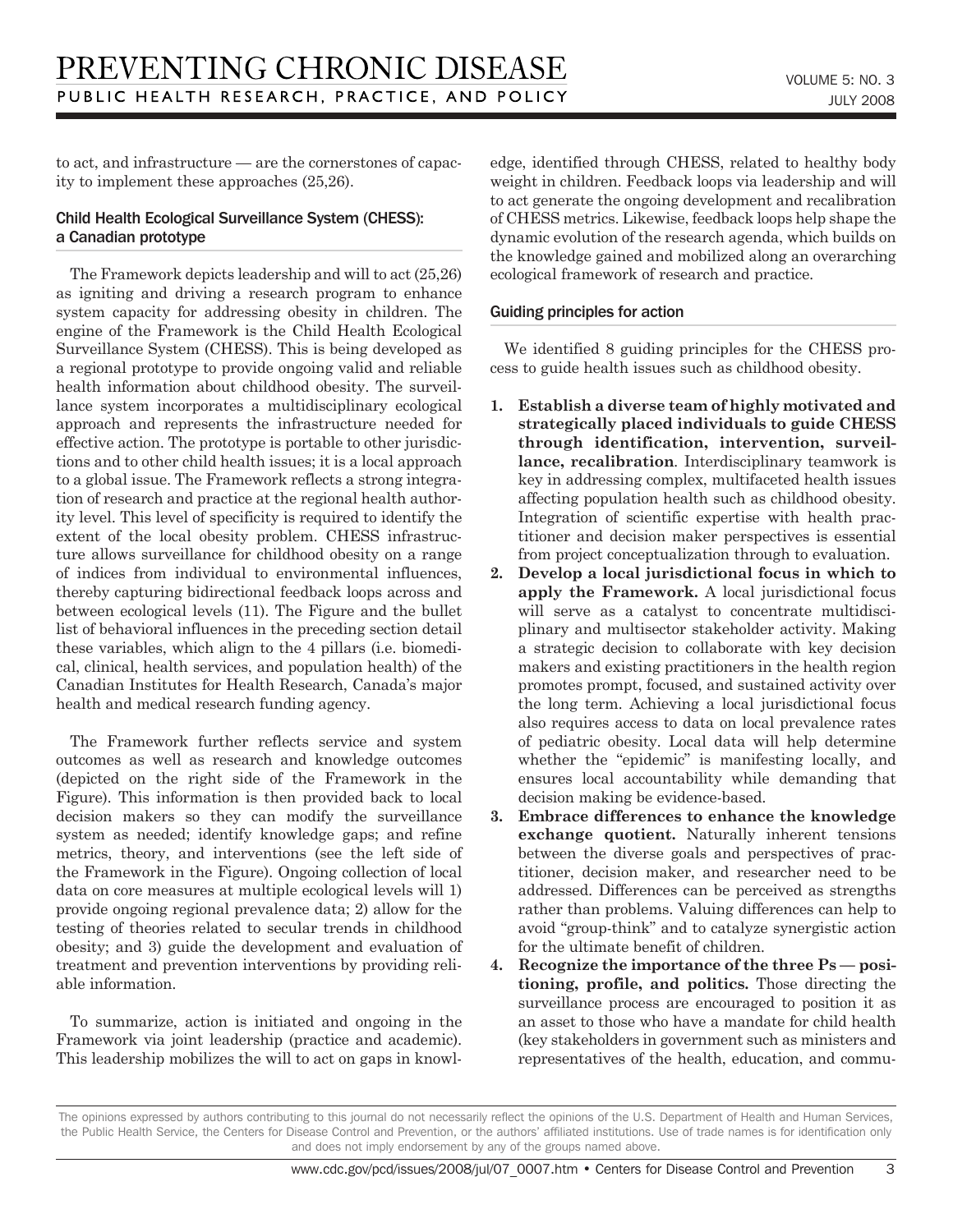nity sectors). Recognize that both the outcome and process depend on the public profile created and the local political agendas operating in the region. Addressing all three Ps will have a substantial impact on both the strength and sustainability of the initiative.

- **5. Adopt an ecological perspective because complex issues, such as pediatric obesity, require complex responses.** Live with the complexity — don't try to minimize it. The diverse obesogenic environment (e.g., fast food availability, supersized portions, advertising, urban design, transportation policy) cannot be ignored; therefore, action must be multifaceted. A focus on the interrelationships between individuals and their environments allows for examination of the interaction of children with the components of their lives (i.e., social, organizational, community, public policy, and physical environments) with respect to obesity.
- **6. Address issues of feasibility, sustainability, and accountability.** Build the surveillance system into existing population health initiatives operating in the region. Building on existing platforms allows supportive resources, such as human and financial resources, to flow more easily.
- **7. Encourage accessibility to the information generated.** Broad access to the findings generated by CHESS is paramount for knowledge advancement. Partnership from the outset ensures knowledge dissemination and update and can ultimately save time.
- **8. Think theoretically and act strategically.** Establish a system for responsive local and ongoing surveillance. The system should provide valid and reliable prevalence data related to childhood obesity and support the testing of theories related to secular trends in pediatric body weight. Although the focus is obesity, the ultimate goal of the CHESS process is healthy children.

CHESS represents a prototype for addressing childhood obesity through a local approach, with possible generic applications and global implications. The process and guiding principles are intended to be relevant in diverse regional settings, and where possible they should be used in conjunction with broader, coordinated provincial or state and national systems (e.g., using congruent core metrics). We suggest employing as many as possible of the dimensions of the framework and its guiding principles in developing such regional surveillance systems. However, such a framework may not be fully generalizable to or logistically possible for every regional context and may require modification. The process also will require tailoring to effectively capture the specific characteristics of the regional context (e.g., using local organizational, community, policy, and environmental metrics).

Our preliminary results from a feasibility study conducted with a convenience sample of 31 professionals in 3 Alberta cities revealed a strong need for a system like CHESS and support for it from pertinent stakeholder groups. We found that information on physical activity and nutrition is available at the organizational, community, macro-policy, and environmental levels. For example, municipalities through their parks, recreation, community services, and planning departments have general information regarding use of parks, trails programs, and facilities; they also have information on resource distribution and use at the neighborhood and city levels. However, data for the individual and social levels are much more limited and difficult to obtain and link to the system. Individual- and social-level metrics (e.g., body mass index [BMI], physical activity behavior, nutrition behavior) appear to be either 1) nonexistent or 2) unable to be shared or linked because of confidentiality issues with current databases, the use of incongruent measures, or the use of inconsistent data formats. Establishing compatible data formats that will easily and effectively link both cross-sectional and longitudinal measures within and between all ecological levels is imperative for the CHESS process, but is still rather underdeveloped within existing regional systems, especially in small municipalities. However, potentially successful and innovative strategies do exist; regional health authorities are developing protocols to track objective assessments of children's BMI along with parents' reports of their children's physical activity and nutrition behavior, as part of vaccination programs conducted in health care settings and schools. With its potential to formalize and speed such efforts, the multilevel CHESS process will, we hope, direct ongoing surveillance, theoretical and applied research, and public health initiatives aimed at ameliorating the childhood obesity epidemic.

## Acknowledgments

Funding for this work was provided by Capital Health (Edmonton, Alberta) and the Canadian Institutes for Health Research (Institute of Nutrition, Metabolism and Diabetes). Ronald C. Plotnikoff is supported by Salary

The opinions expressed by authors contributing to this journal do not necessarily reflect the opinions of the U.S. Department of Health and Human Services, the Public Health Service, the Centers for Disease Control and Prevention, or the authors' affiliated institutions. Use of trade names is for identification only and does not imply endorsement by any of the groups named above.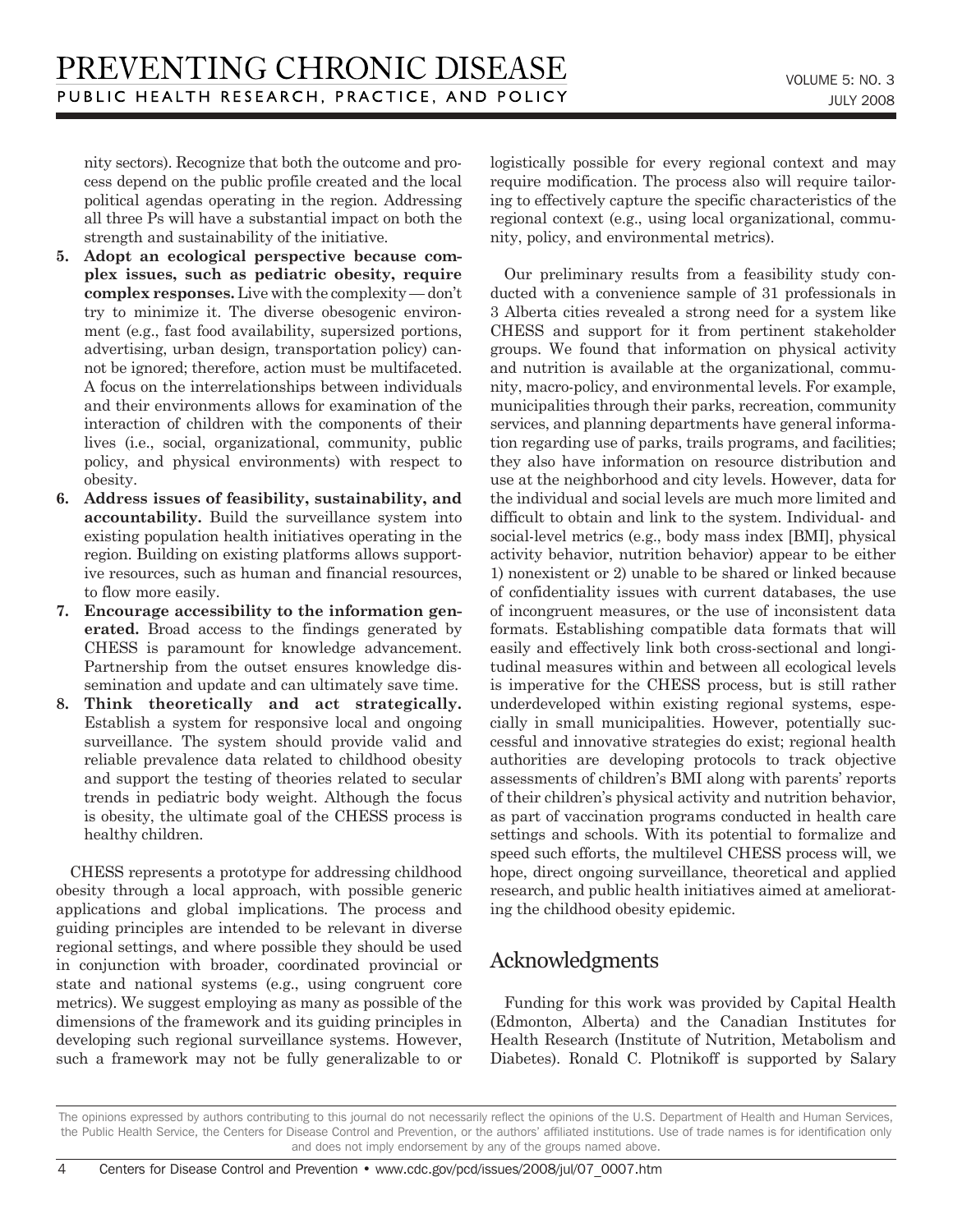Awards from the Alberta Heritage Foundation for Medical Research (Health Scholar) and the Canadian Institutes for Health Research (Applied Public Health Chair).

The authors would also like to thank Nandini Karunamuni for her help in editing this manuscript.

## Author Information

Corresponding Author: Ronald C. Plotnikoff, PhD, Professor, Centre for Health Promotion Studies, School of Public Health, 5-10 University Extension Centre, 8303 – 112 Street, University of Alberta, Edmonton, Alberta, Canada T6G 2T4. Telephone: (780) 492-4372. Fax: (780) 492-9579. E-mail: ron.plotnikoff@ualberta.ca. Dr Plotnikoff is also affiliated with the faculty of Physical Education and Recreation, University of Alberta, and the Alberta Centre for Active Living, Edmonton, Alberta, Canada.

Author Affiliations: Penny Lightfoot, Carla Spinola, Gerry Predy, Capital Health, Edmonton, Alberta, Canada; Linda Barrett, Centre for Health Promotion Studies, School of Public Health, University of Alberta, Edmonton, Alberta, Canada.

## References

- 1. Curbing the obesity epidemic. Lancet 2006;367(9522):1549.
- 2. Mayor S. Better research needed on childhood obesity, report says. BMJ 2002;325(7376):1318.
- 3. NHS Centre for Reviews and Dissemination. The prevention and treatment of childhood obesity. Eff Health Care 2002;7:1-11.
- 4. Obesity and overweight. Geneva (CH): World Health Organization. http://www.who.int/dietphysicalactivity/publications/facts/obesity/en/. Accessed March 1, 2007.
- 5. Lobstein T, Baur L, Uauy R: IASO International Obesity TaskForce. Obesity in children and young people: a crisis in public health. Obes Rev 2004;5(Suppl 1):4-104.
- 6. Dash P, Gowman N, Traynor M. Increasing the impact of health services research. BMJ 2003;327(7427):1339- 41.
- 7. Ebbeling CB, Pawlak DB, Ludwig DS. Childhood obesity: public-health crisis, common sense cure. Lancet 2002;360(9331):473-82.
- 8. Lomas J. Health services research. BMJ 2003;327(7427):1301-2.
- 9. Tremblay MS, Willms JD. Is the Canadian childhood obesity epidemic related to physical inactivity? Int J Obes Relat Metab Disord 2003;27(9):1100-5.
- 10. Plotnikoff RC, Bercovitz K, Loucaides CA. Physical activity, smoking, and obesity among Canadian school youth. Comparison between urban and rural schools. Can J Public Health 2004;95(6):413-8.
- 11. McLeroy KR, Bibeau D, Steckler A, Glanz K. An ecological perspective on health promotion programs. Health Educ Q 1988;15(4):351-77.
- 12. Richard L, Potvin L, Kishchuk N, Prlic H, Green LW. Assessment of the integration of the ecological approach in health promotion programs. Am J Health Promot 1996;10(4):318-28.
- 13. Sallis JF, Owen N. Ecological models. In: Glanz K, Rimer BK, Marcus-Lewis F, editors. Health behavior and health education: theory, research and practice*.* 3rd ed. San Francisco (CA): Jossey-Bass Publishers; 2002. p. 462-84.
- 14. Swinburn B, Egger G, Raza F. Dissecting obesogenic environments: the development and application of a framework for identifying and prioritizing environmental interventions for obesity. Prev Med 1999;29(6 Pt 1):563-70.
- 15. American Obesity Association. AOA survey on parents' perceptions of their children's weight. Silver Spring (MD): American Obesity Association. http://www.obesity1.tempdomainname.com/research/parent\_survey. shtml. Accessed March 17, 2008.
- 16. Grunbaum JA, Kann L, Kinchen S, Ross J, Hawkins J, Lowry R, et al. Youth risk behavior surveillance — United States, 2003. [Published erratum in: MMWR Morb Mortal Wkly Rep 2004;53(24):536, MMWR Morb Mortal Wkly Rep 2005;54(24):608.] MMWR Surveill Summ 2004;53(2):1-96.
- 17. National Center for Chronic Disease Prevention and Health Promotion. Behavioral Risk Factor Surveillance System. Atlanta (GA): Centers for Disease Control and Prevention. http://www.cdc.gov/brfss/. Accessed July 19, 2005.
- 18. Rona RJ. The National Study of Health and Growth (NSHG): 23 years on the road. Int J Epidemiol 1995;24(Suppl 1):S69-74.
- 19. U.S. Department of Health and Human Services. Pediatric nutrition surveillance: 2003 report. Atlanta (GA): Centers for Disease Control and Prevention. http:// www.cdc.gov/pednss/pdfs/PedNSS-2003\_Summary.

The opinions expressed by authors contributing to this journal do not necessarily reflect the opinions of the U.S. Department of Health and Human Services, the Public Health Service, the Centers for Disease Control and Prevention, or the authors' affiliated institutions. Use of trade names is for identification only and does not imply endorsement by any of the groups named above.